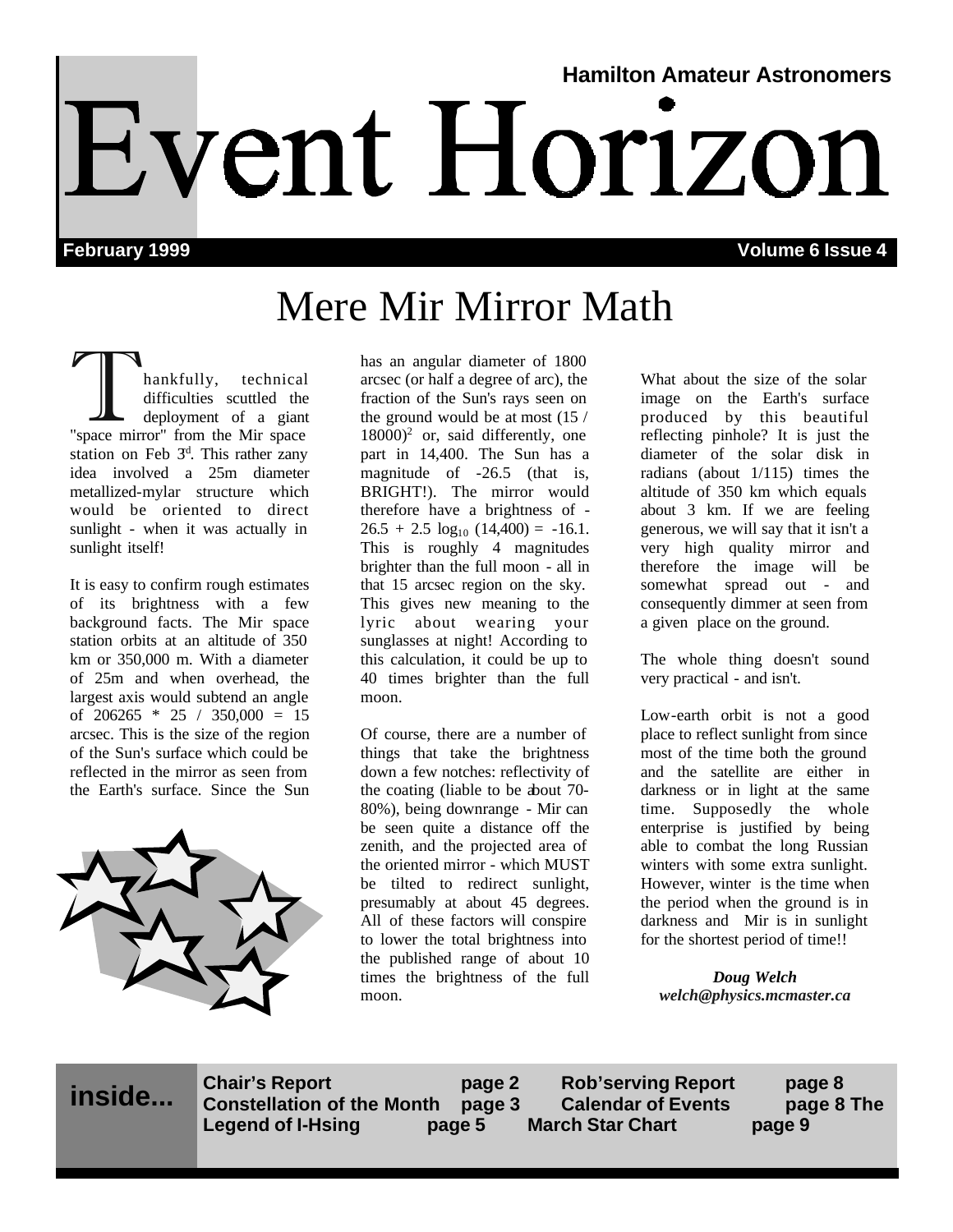# **Chair's Report**

**I** meeting. Considering the severity of t is unfortunate that we had to cancel last month's general the weather we had little choice though. The good news is that our speaker, Dr. Melinda Weil, has kindly agreed to reschedule her talk to the March general meeting. While on the topic of upcoming meetings, we will be holding a members' night in either April or May. This is your chance to show off your slides, tell us about your telescope or perhaps a project that you are working on. Ann Tekatch will be making one of the presentations, which will be all about reading star charts. You won't want to miss this especially if you are a beginner since knowing how to use star charts is crucial to successful observing.

 I have two more astronomy related web sites for



you to check out this month. The first is a source of a huge number

of images listed by NGC number at *http://www.aspsky.org/html/ resources/ngc.html*. I have tried to find images of particular objects on the web and had to search through many useless links before finding what I wanted. It's nice to go to just one site for so many of those images. For those of you who have the software program ECU it's a great source of pictures for your "images" directory. The next site located at *http://www.blackskies. com/index1.html* is a must for anyone who is interested in planetary nebulae. There are images and sketches, a database of 1,143 objects, 400+ observing reports, information on nebula filters, observing tips, and a page of astronomy links that contains both links to other planetary nebula sites, and general astronomy sites. This is a site that you really shouldn't miss.

> *Stewart Attlesey attlesey@interlog.com*

# Editor's Report

**Thank you for all the articles**<br>
that were sent in this<br>
month. There are many great articles<br>
and I am sure everyone will throughly that were sent in this and I am sure everyone will throughly enjoy reading this issue of *Event Horizon*. If you want to get into observing variable stars be sure to read the information on pages 6 and 7.

Remember to read the **calendar of events** on page 8 to find out when everything is happening in February and March. Please note that the February meeting of **HAJA** is **not**  the third Tuesday of the month this time.

Also, you may want to make special note of the **cosmology meeting** on February 27th. It's going to be quite interesting. The ad on page 10 explains the meeting further.

The deadline for submitting articles and pictures for the next newsletter is Friday, March 5th.

> *Rosa Assalone 540-8793 assalor@mcmaster.ca*





**External Structure 1.5 Formal Structure 1.5 Formal Structure 1.5 Formal Structure 1.5 Formal Structure 1.5 Formal Structure 1.5 Formal Structure 1.5 Formal Structure 1.5 Formal Structure 1.5 Formal Structure 1.5 Formal St** Astronomers (HAA).

The HAA is an amateur astronomy club dedicated to the promotion and enjoyment of astronomy for people of all ages and experience levels

The cost of the subscription is included in the \$15 individual or \$20 family membership fee for the year. Event Horizon is published a minimum of 10 times a year.

#### **HAA Council**

| Chair                     | S tewart Attlesey |
|---------------------------|-------------------|
| Second Chair              | Doug Welch        |
| Secretary                 | Marg Walton       |
| Treasurer                 | Barbara Wight     |
| Obs. Dir                  | Rob Roy           |
| Editor                    | Rosa Assalone     |
| Membership Dir. Ev Rilett |                   |
| <b>HAJA</b> Coord         | Rosa Assalone     |

#### **Councillors**

 Ann Tekatch Ray Badgerow Steve Barnes John McCloy Gary Sutton

**Web Site http://www.science.mcmaster.ca/HAA/** 

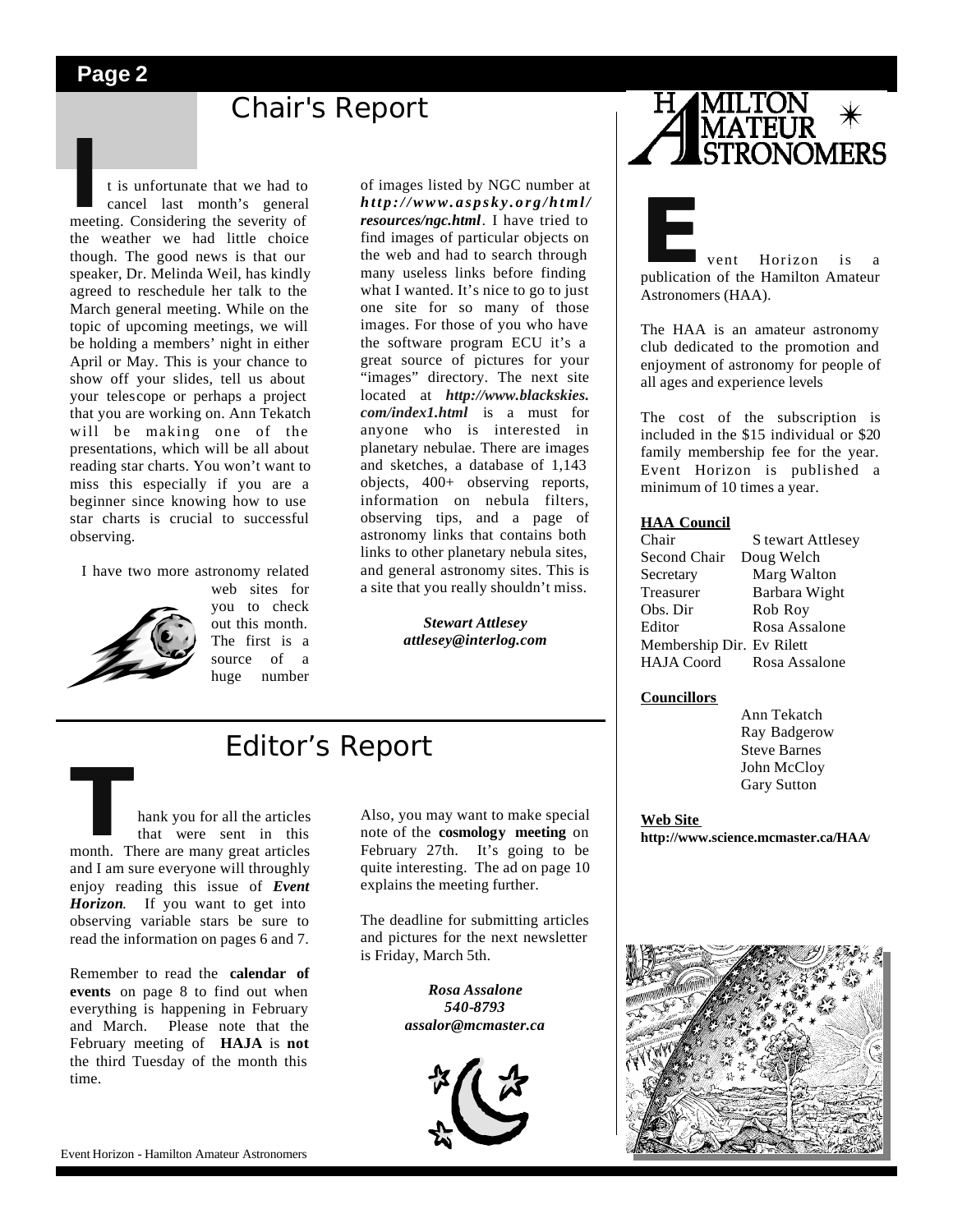# Constellation of the Month - Ursa Major

#### *- Margaret Walton*

I
n December 1995 the<br>
Hubble Space Telescope<br>
pointed its camera at a<br>
seemingly empty spot in Ursa n December 1995 the Hubble Space Telescope pointed its camera at a Major. The field was devoid of bright nearby galaxies, stars, known nearby clusters and bright radio sources. The camera imaged the area for 10 consecutive days. The result is the famous Hubble Deep Field, an image filled with galaxies of incredible shapes and sizes. While our observing scopes can't see those galaxies, there are many objects we CAN see in this constellation.

Ursa Major has been identified as a bear by almost every group, not only the Greeks and the Romans, but the Iroquois and Algonquin tribes of North America as well. The Greeks tell the story this way. Zeus and his lover Callisto had a son, whom Callisto named Arcas. Zeus' wife Hera was iealous and turned Callisto into a bear. Years later, when Arcas was grown, Callisto saw him hunting in the forest. Forgetting she was a bear, she rushed to greet him. Seeing only a bear about to kill him, he drew his bow to shoot her. Zeus was watching, grabbed Callisto by the tail and flung her into the heavens, where she became Ursa Major. Wanting mother and son together, he changed his son into a bear as well, grabbed his tail and threw him into the heavens, forming Ursa Minor.

Ursa Major contains one of the most recognized star patterns, or asterisms, in the sky - the Plough, or The Big Dipper. The Big Dipper is used as a pointer to other stars and constellations,

the most notable being Polaris, the North Star in the constellation Ursa Minor. The early Britons saw The Big Dipper as King Arthur's Chariot. Many other cultures such as the Irish, Danish, Teutons, Vikings and Polish also identified it as a chariot or wagon.

While Ursa Major never sets at our latitude, its midnight culmination is in March.

## **Objects to See**

**M40:** This asterism is a double star of magnitude 8.

**M81 (NGC3031):** Bode's Nebula. Very large, bright, elongated galaxy with a bright nucleus. It has a magnitude of 8.4 and as per the NGC is a (!) remarkable object. It is separated from M81 by .5 degrees.

*(Continued on page 4)*

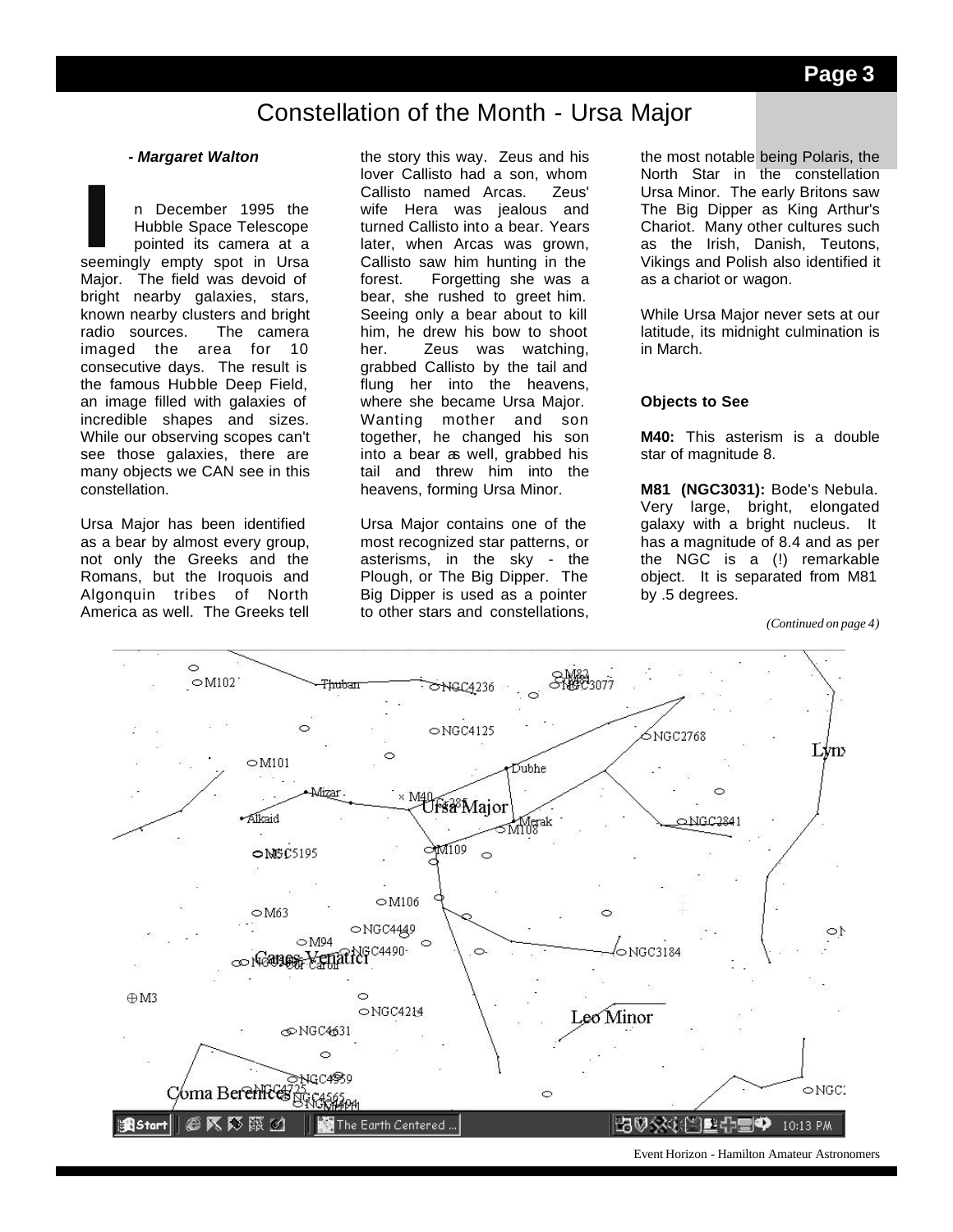**Page 4**

# Constellation of the Month - Ursa Major

## *(Continued from page 3)*

**M82 (NGC3034)**: Cigar Galaxy. This is the smallest of the Messier Galaxies and is a very bright, large elongated galaxy.

**M97 (NGC3587)**: Owl Nebula. As per the NGC, this is a (!!) remarkable object. Gaps in the nebula form the owl's 'eyes'. It is a very bright, large round nebula with a magnitude of 9.9.

**M101 (NGC5457)**: This is a bright, large face-on galaxy with faint spiral arms. Its magnitude is 7.7. This is possible the same object as M102.

**M109 (NGC3992)**: Bright, large elongated galaxy with spiral arms. Magnitude is 9.8.

**IC2574**: Coddington's Nebula. This is a very large, very faint galaxy with a magnitude of 10.6. It is in the M81 Galaxy Group and has a stellar group at one end.

**NGC2681**: This is a very bright, very large galaxy with a bright nucleus. Magnitude is 10.3.

**NGC2768**: A bright, large elongated galaxy with a bright nucleus. Magnitude is 10.0.

**NGC2841**: A bright, large elongated galaxy with spiral arms and a bright nucleus. Magnitude is 9.3.

**NGC3077**: This galaxy is located near the M81 galaxy group and is a bright, large round galaxy with a magnitude of 9.9.

**NGC3184**: Bright, large round galaxy with two main arms. Magnitude is 9.8.

**NGC3198**: A bright, large, elongated galaxy with several arms. Magnitude is 10.4.

**NGC3631**: Bright, large round galaxy with two straight large arms. Magnitude is 10.4.

**NGC3675**: Bright, large elongated galaxy with two main arms. Magnitude is 10.2.

**NGC3726**: This Seyfert galaxy is bright, large and elongated with several arms. Magnitude is 10.4.

**NGC3893**: Bright, large round galaxy with two main arms. It forms a pair with NGC3896. Magnitude is 10.5.

**NGC3938**: This is a face-on spiral galaxy. It is bright, large and round with several bright arms. Magnitude is 10.4.

**NGC3941**: Bright, large round galaxy with a magnitude of 10.3.

**NGC3953**: This spiral galaxy is bright, large and elongated. It has many arms and a small nucleus. Its magnitude is 10.1.

**NGC4051**: This Seyfert galaxy is bright and very large with two spiral arms. Magnitude is 10.3.

**NGC4605**: Bright, large elongated galaxy with a magnitude of 10.3.

**NGC5322**: Bright large galaxy with a magnitude of 10.0.



# **Astro Quiz: Size Does Matter**

*Denise Kaisler kaisler@astro.ucla.edu*

What's the difference between a planet and a moon? Well if you're talking about terrestrial planets, the answer is : not a whole lot. Below is a list of planets and satellites. See if you can put them in order of size, from largest to smallest.

> \_\_\_ Mars \_\_\_ Uranus \_\_\_ The Moon \_\_\_ Ganymede \_\_\_ Mercury \_\_\_ Neptune \_\_\_ Titan \_\_\_ Venus \_\_\_ Europa  $\frac{1}{2}$  Earth \_\_\_ Pluto

Answer below:



 $s$ nue. $\Omega$  $a$ umd $a$ Earth  $s$ nuə $\Lambda$ snsM Titan Mercury Ganymede The Moon Europa Pluto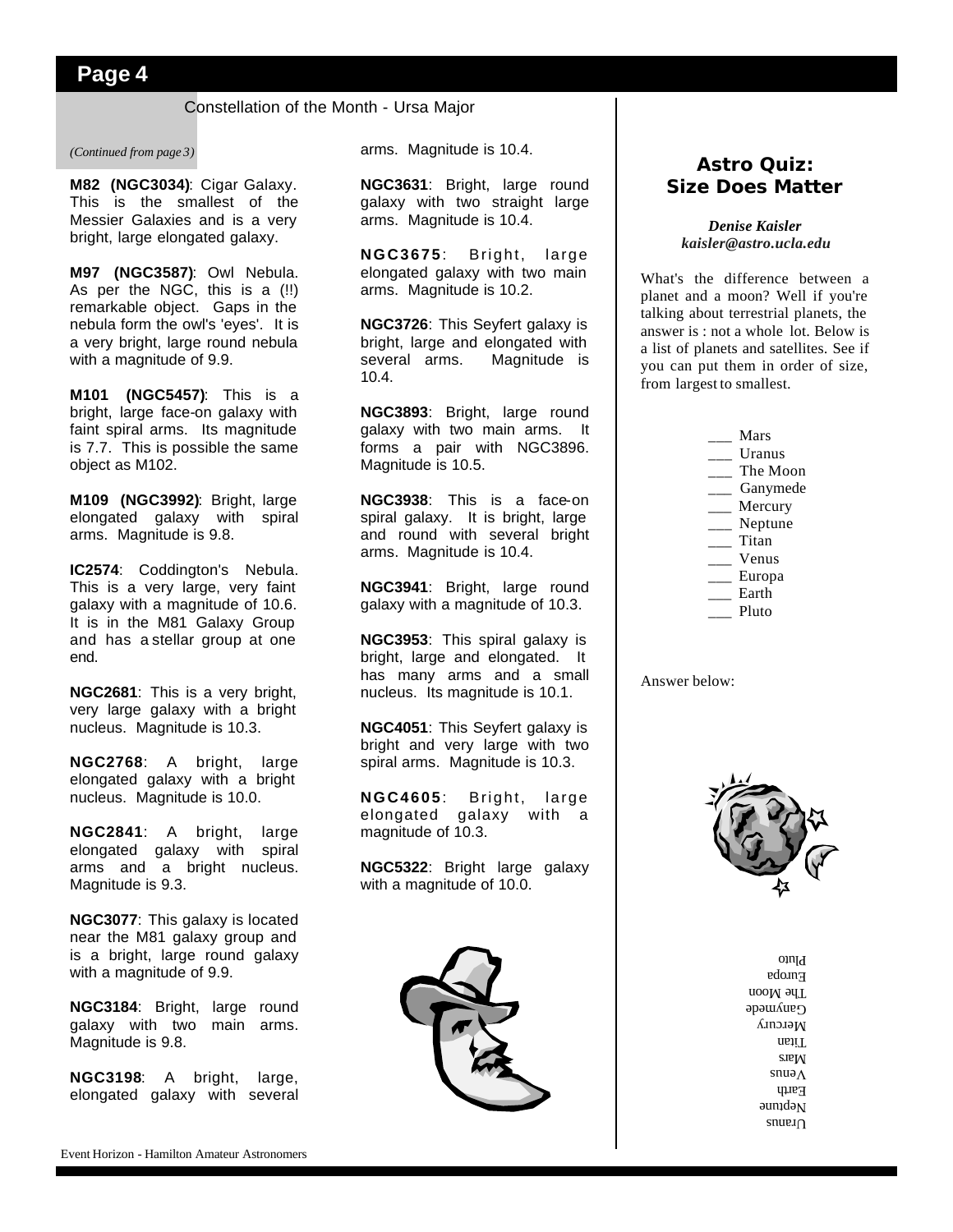# **The Legend of I-Hsing**

# *adapted by Denise Kaisler*

**I**-Hsing was a great dynasty (600-900 A.D.) who came astronomer of the Tang from very poor circumstances. In his youth, his neighbor Wang-Liao, did him many great favours. Wang-Laio was so generous that I-Hsing swore to help him, however he might.

Many years later, Wang-Liao was imprisoned for having killed a man. I-Hsing traveled a great way to visit his former benefactor.

"I-Hsing," pleaded the condemned man, "your have risen high in the Emperor's court because of your great learning. The Emperor himself finds favor with you. Can you not aid me?"

But I-Hsing was not moved. "I can get you gold and silver aplenty, but I cannot change the law," he said.

At that, Wang-Liao's anger burst forth "What good was it to me that I ever knew you!"

I-Hsing left the prison, but with a heavy heart. For many days afterwards he thought about this grave situation. He was deeply indebted to Wang-Liao and was well aware of his own oath. But to ask the Emperor to pardon a condemned murder? How was it possible?

At last, I-Hsing came up with a plan. He summoned two of his most loyal servants to a room of his house, where there was nothing but a large iron pot.

"I have a task for you which is of greatest importance. Hear me well, and do not fail me, or you shall receive the harshest punishment. Now take this bag and go to the ruined garden, beyond the palace walls. There, you must hide yourselves from noon to until midnight. Listen closely now. If something should appear that numbers seven, you must take it with you and store it in this pot. Mind you get all seven! If even one is lost, we are undone."

Though it was an exceedingly strange request, the servants did as they were told.

It came as a great surprise to them when, at six o' clock in the evening, a herd of seven pigs wandered past their hiding place. Immediately the two sprang out and ran after the pigs. Now, as anyone knows it is a great labour to catch and hold seven, squealing, struggling pigs, but the servants did not wish to be punished. When the animals had been dragged home and stored in the pot, the servants ran to fetch I-Hsing, who covered the pot with a lid and wrote Sanskrit symbols upon it in red.

That very evening, I-Hsing was summoned by the Emperor himself. The Son of Heaven was pacing back and forth, clearly in a state of great agitation.

I've just received a message from the head of the Astronomical Bureau," he said. "They have informed me that the Great Bear is missing from its usual place in the sky! Oh, I-Hsing, what can it

## mean?"

I-Hsing replied, "This sort of thing has happened before. In the Later Wei dynasty they even lost the planet Mars. But there are no previous records of the disappearance of the Great Bear. Heaven must be giving your Majesty warning of an impending disaster."

"I knew it! The Emperor exclaimed. "But tell me, what can be done?"

"Your Majesty, a display of virtue by the Son of Heaven can surely influence the stars. It is my opinion that a decision in favor of life, rather than death, would affect them most."

And so it came to pass that the Emperor issued a general amnesty and all prisoners were freed. Later, the seven stars of the Great Bear reappeared in the heavens. And when the pot which had contained the pigs was opened, it was found to be empty.

**from Joseph Needham's Science and Civilization in China, v3. pg 282**

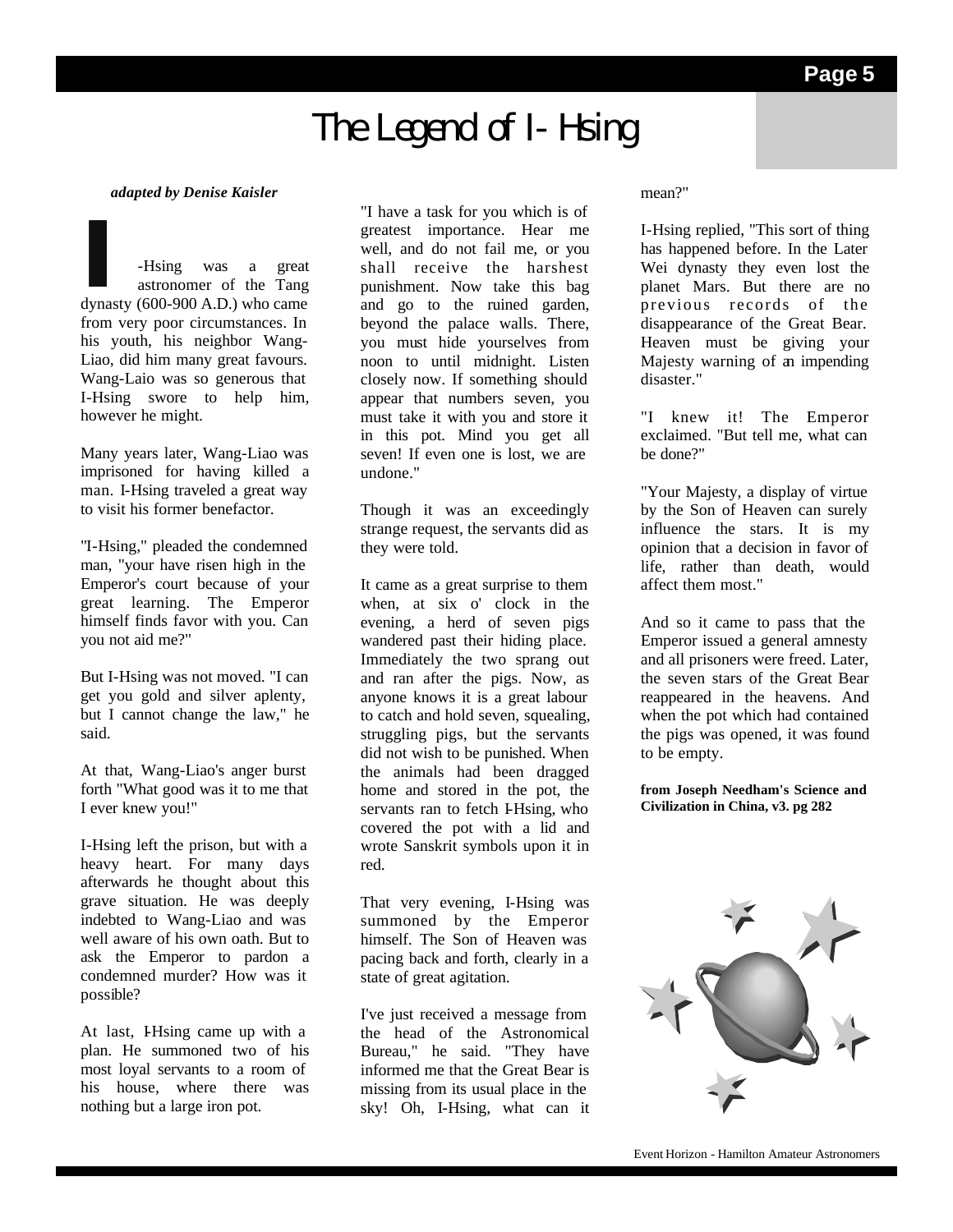# **Page 6**

# AAVSO ALERT NOTICE 253 (January 28, 1999)

# **SPECIAL and UNIQUE OPTICAL MONITORING**<br> **990123-GAMMA-RAY BURSTER PECIAL and UNIQUE OPTICAL MONITORING REQUEST: 1522+45 GRB EVENT WITH BRIGHT OPTICAL COUNTERPART**

We have been informed by the Central Bureau for Astronomical Telegrams (IAU Circulars 7094, 7095, 7100), Dr. Howard Bond, Space Telescope Science Institute, and Dr. Chryssa Kouveliotou, NASA Marshall Space Flight Center and BATSE Team member, that a gamma -ray burst accompanied by an unprecedentedly bright optical flash has been detected by the Burst and Transient Source Experiment (BATSE) instrument aboard the Compton Gamma Ray Observatory satellite on January 23.40764 UT, and by the Gamma Ray Burst Monitor instrument aboard the BeppoSAX satellite on January 23.40780 UT. The BeppoSAX Wide Field Camera 1 also detected the burst and observed the x-ray counterpart.

Interested astronomers were immediately alerted via BATSE's Gamma Ray Burst Coordinates Network. C. W. Akerlof and T. A. McKay, University of Michigan, report on behalf of the Robotic Optical Transient Search Experiment (ROTSE) collaboration (Michigan/ Los Alamos National Laboratory/ Lawrence Livermore National Laboratory) that within 30 seconds, the ROTSE-I telephoto camera array at Los Alamos, NM, which uses an unfiltered broadband CCD, was observing the location of the gammaray burst, and it observed a very bright, rapidly -fading object. Six observations made between January 23.407851 and January 23.414677 (approximately 10 minutes) showed the object brighten from V magnitude 11.82 to 8.95 and then fade to 14.53. Images of these six observations may be seen at *http://www.umich.edu/ ~rotse/gifs/grb990123/990123.gif.*

Additional observations of the immediate region around this event, obtained by numerous astronomers at several institutions (see IAU Circulars 7094, 7095, 7096, 7098, 7099, 7100), indicate that the optical counterpart of the gammaray burst continued to fade very quickly, reaching R magnitude approximately 18 in less than 4 hours and fainter than R magnitude 19 in less than another 5 hours, and fainter than R magnitude 21 in another 24 hours.

The position of the optical counterpart was reported by S. C. Odewahn, J. S. Bloom, and S. R. Kulkarni, California Institute of Technology, on behalf of the Caltech -NRAO-CARA GRB Collaboration (IAU Circular 7094) as:

 $R.A. = 15h 25m 30.5s$ Decl. =  $+44$  degrees 46' 00" (2000)

This event is potentially a very important one for our observers because the bright optical flash may occur again once or several times, and so the area should be monitored. As Dr. Bond explains, "...An exciting aspect of this object is the suggestion by S.G. Djorgovski et al. that GRB 990123 was gravitationally lensed (which might account for the extraordinary apparent luminosity). This raises the possibility, emphasized by E. Turner, that the gamma -ray and optical bursts may recur in the next few days to months, due to lensing time delays along different paths to the Earth. It would thus be very worthwhile for AAVSO members to monitor this position constantly, even with small telescopes or binoculars, to search for such repeated optical transients, which could in principle even reach to brighter than 8th magnitude for a few seconds. Precise times, magnitude estimates, and other details should be determined for any flashes that are seen."

All AAVSO observers - visual observers, photoelectric photometrists, and CCD photometrists - are strongly urged to monitor this location as much as possible over the coming months, and to report any sudden brightening to AAVSO Headquarters immediately. If you see any brightening at the position of GRB 990123, please monitor it constantly and report the timing of your observations very accurately, to the fourth decimal of the J.D. We recommend that you have a tape recorder at hand when you are observing and record your observations into the tape recorder, for the sake of speed.

Accompanying is an AAVSO preliminary "d" scale chart prepared by C. Scovil using Tycho photometry, and approximate V magnitudes derived from USNO A2.0 magnitudes via the vsnet chart for this object.

Anyone interested in being alerted by the Gamma Ray Burst Coordinates Network should write to Dr. Scott Barthelmy at *scott@milkyway.gsfc.nasa.gov*.

The following websites with information on this object may also be of interest to our observers:

*http://science.msfc.nasa.gov http://astro.caltech.edu/~jsb/GRB/ grb990123.html http://gcn.gsfc.nasa.gov/gcn/gcn3/199. gcn3*

## **CHARTS AVAILABLE ON AAVSO WEB AND FTP SITES**

Electronic copies of the AAVSO chart of GRB 990123 mentioned in this Alert Notice are available through our web site at the following address:

#### *http://www.aavso.org*

All of these charts may also be obtained directly from our FTP site: *ftp.aavso.org (198.116.78.5), in / alerts/alert253/*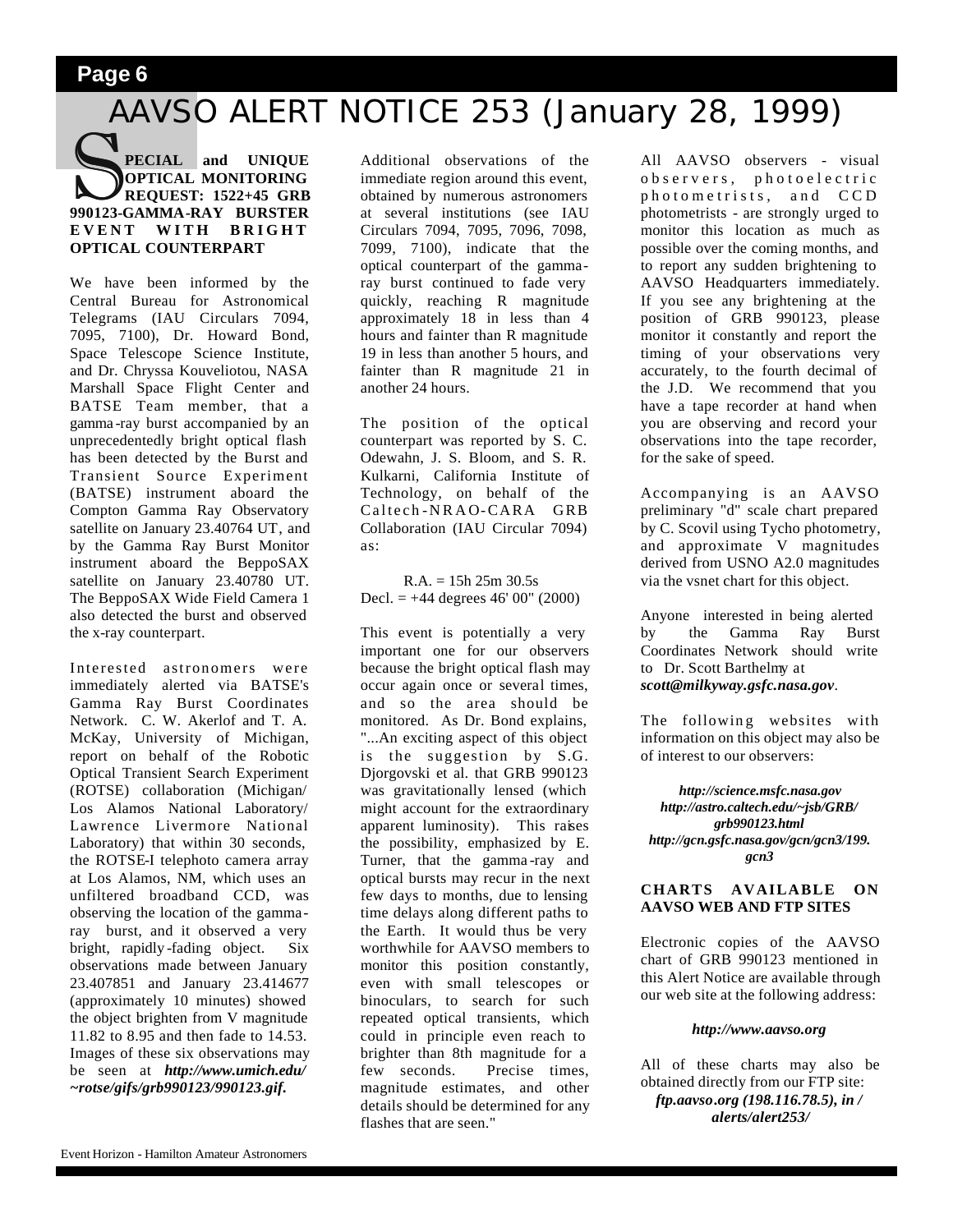

The answering machine at AAVSO Headquarters is on nights and weekends for your convenience. Please call our charge-free number  $(888-802-STAR = 888-802-7827)$  to report your observations. We also encourage observers to send

observations by fax to 617-354- 0665 or by e-mail through the Internet to observations@aavso.org.

Many thanks for your valuable astronomical contributions and your efforts.

Good observing! Janet A. Mattei Director

# **Page 7**